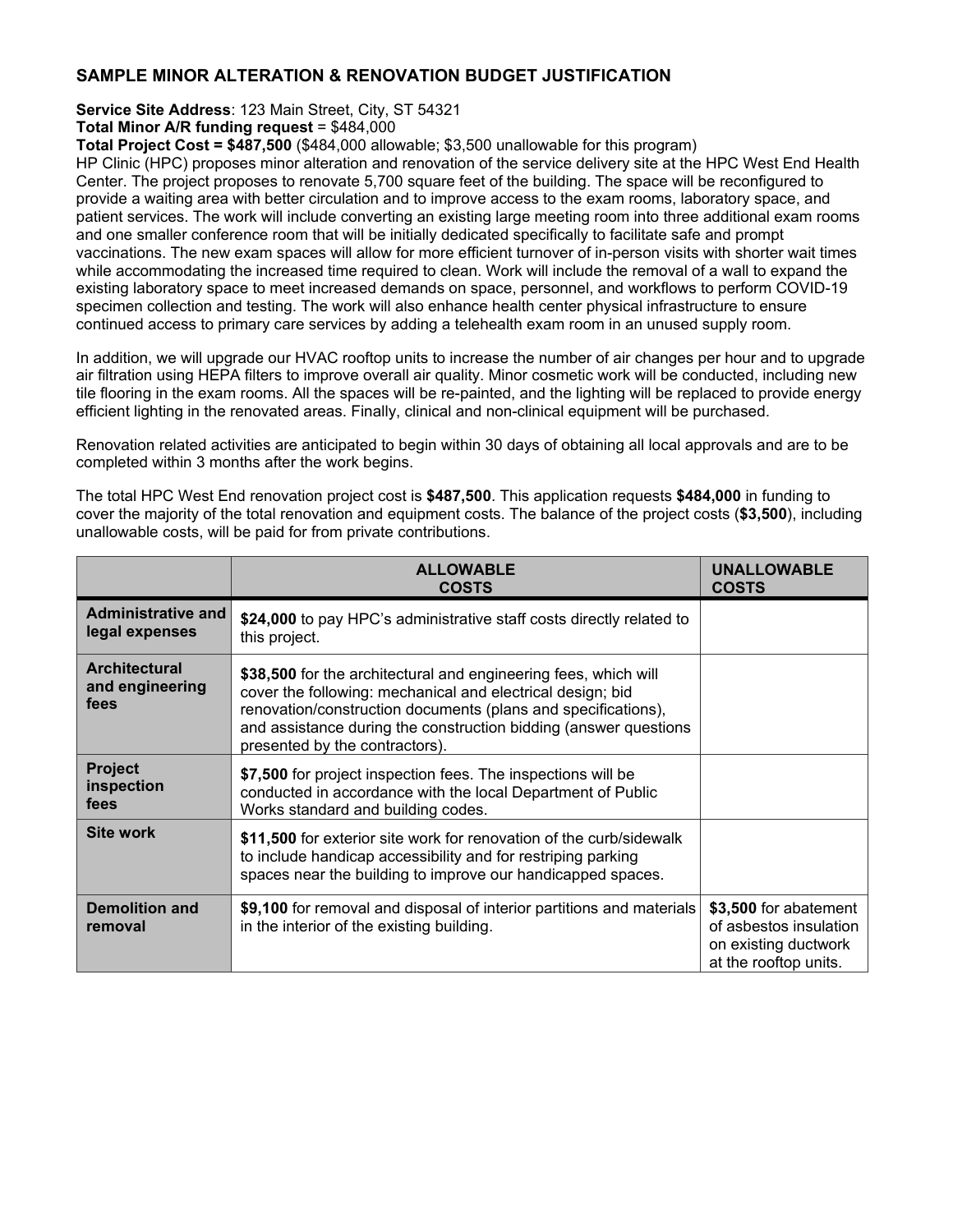|                                                                              | <b>ALLOWABLE</b><br><b>COSTS</b>                                                                                                                                                                                                                                                                                                                                                                                                                                                                                                                                                                                                                                                                           | <b>UNALLOWABLE</b><br><b>COSTS</b> |
|------------------------------------------------------------------------------|------------------------------------------------------------------------------------------------------------------------------------------------------------------------------------------------------------------------------------------------------------------------------------------------------------------------------------------------------------------------------------------------------------------------------------------------------------------------------------------------------------------------------------------------------------------------------------------------------------------------------------------------------------------------------------------------------------|------------------------------------|
| <b>Minor A/R</b><br>(Construction)                                           | \$328,900 to renovate 5,700 square feet of existing space.<br>This renovation cost is derived from the following cost<br>breakdown: structural (\$28,000), general construction (\$103,500),<br>mechanical (\$133,000), and electrical (\$64,400).                                                                                                                                                                                                                                                                                                                                                                                                                                                         |                                    |
|                                                                              | The structural cost of \$28,000 is comprised of the following:<br>creating openings in the existing interior walls, wall bracing,<br>supports and minor modifications to the existing structure.                                                                                                                                                                                                                                                                                                                                                                                                                                                                                                           |                                    |
|                                                                              | The general construction cost of \$103,500 is comprised of the<br>following: concrete patching work for plumbing; metals<br>(aluminum railings and handrails); woods and plastic (cabinets &<br>casework, shelving, table counter tops); doors and interior<br>windows (metal windows, aluminum doors and frames, high<br>moisture frames, wood doors, door hardware, pass and<br>observation window); and finishes (ceiling suspension, gypsum<br>board (wall partitions) on metal framing, ceramic tiles, non-<br>absorbent acoustical ceiling, seamless, poured-in-place flooring<br>with integrated wall base and accessories, and painting new and<br>existing partitions with easily cleaned paint). |                                    |
|                                                                              | The mechanical cost of \$133,000 covers the following:<br>replacement of (2) new HVAC units, additional air intake vents,<br>replacement of air filtration with a new HEPA filter systems; fire<br>protection system (fire sprinkler system - steel piping, sprinkler<br>heads, steel hose, and inspector test valve), water, sewer, and<br>piping systems (plumbing fixtures and equipment - lavatory,<br>water closet, sinks, electric water heater); hot and cold water and<br>piping insulation;                                                                                                                                                                                                       |                                    |
|                                                                              | The electrical cost of \$64,400 includes the following: lighting<br>system (PVC conduit, EMT conduit, lighting fixtures and wiring,<br>light switches and lighting control, wall outlets and wiring);<br>communication system (PVC conduit, EMT, security alarm conduit<br>system); and fire sprinkler system (fire alarm cable, fire alarm heat<br>detector, fire alarm control panel).                                                                                                                                                                                                                                                                                                                   |                                    |
| <b>Equipment</b>                                                             | \$48,000 (moveable equipment only; installed equipment items are<br>included in the minor A/R (construction) costs).<br>\$32,000 for clinical equipment; \$16,000 for non-clinical items.<br>See itemized equipment list for additional information.                                                                                                                                                                                                                                                                                                                                                                                                                                                       |                                    |
| <b>Contingencies</b>                                                         | \$16,500, which is less than 5% of the sum of site work, demolition<br>and removal, and minor A/R (construction) costs.                                                                                                                                                                                                                                                                                                                                                                                                                                                                                                                                                                                    |                                    |
| <b>TOTALS</b>                                                                | \$484,000 total allowable costs                                                                                                                                                                                                                                                                                                                                                                                                                                                                                                                                                                                                                                                                            | \$3,500 total<br>unallowable costs |
| <b>TOTAL PROJECT</b><br><b>COSTS (Allowable</b><br>and Unallowable<br>Costs) | \$487,500                                                                                                                                                                                                                                                                                                                                                                                                                                                                                                                                                                                                                                                                                                  |                                    |
| <b>Total funding</b><br>requested for<br>minor A/R                           | \$484,000                                                                                                                                                                                                                                                                                                                                                                                                                                                                                                                                                                                                                                                                                                  |                                    |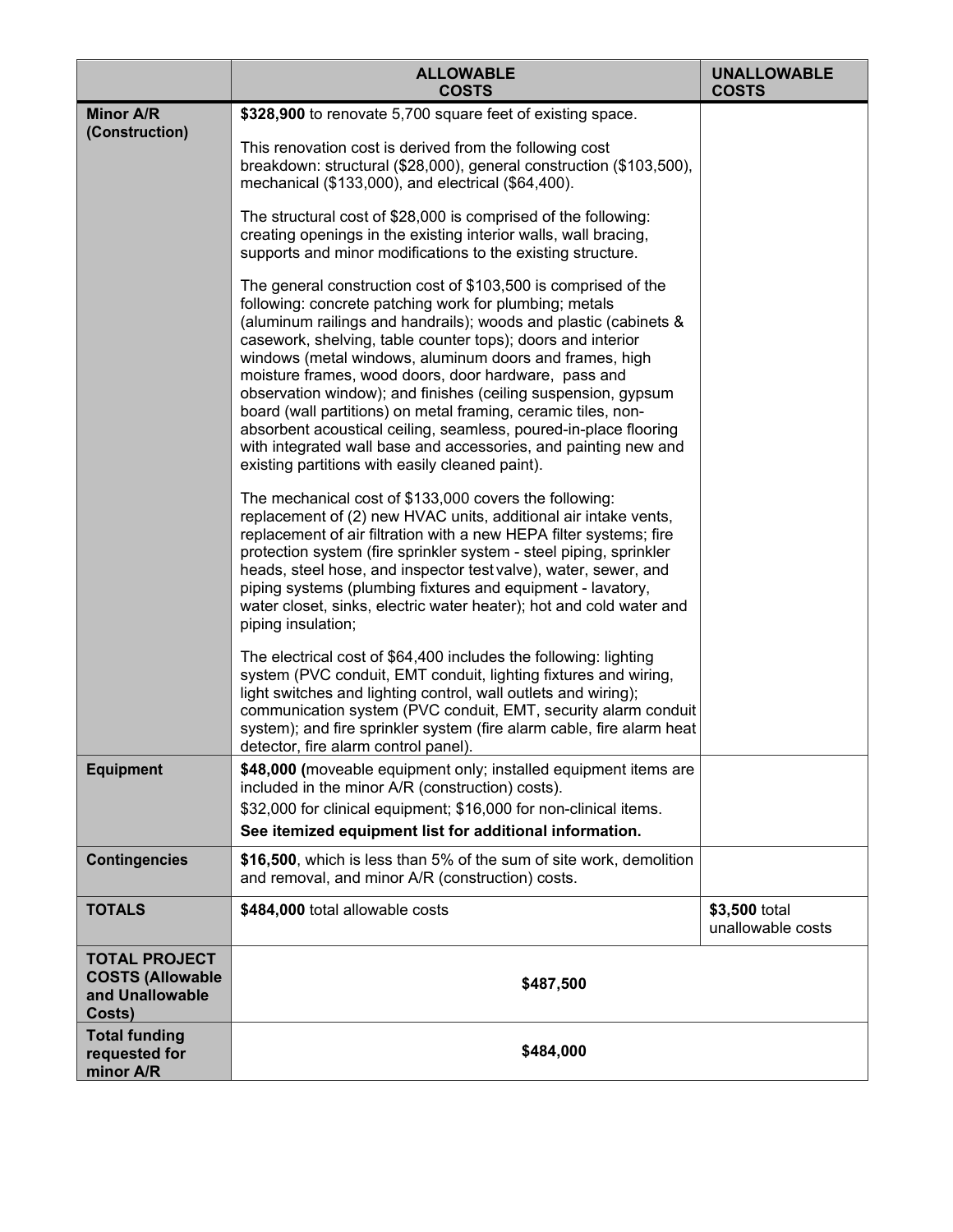The following chart lists sample allowable and unallowable costs for a proposed minor A/R project.<sup>[1](#page-2-0)</sup>

| <b>COST</b><br><b>CATEGORIES</b>      | <b>ALLOWABLE</b>                                                                                                                                                                                                                                                                                                                                                                                                                                                                                                                                                                                                                                                                                                         | <b>UNALLOWABLE</b>                                                                                                                                                                                                                                                                                                                                                                      |
|---------------------------------------|--------------------------------------------------------------------------------------------------------------------------------------------------------------------------------------------------------------------------------------------------------------------------------------------------------------------------------------------------------------------------------------------------------------------------------------------------------------------------------------------------------------------------------------------------------------------------------------------------------------------------------------------------------------------------------------------------------------------------|-----------------------------------------------------------------------------------------------------------------------------------------------------------------------------------------------------------------------------------------------------------------------------------------------------------------------------------------------------------------------------------------|
| Administrative and<br>legal expenses  | Salary and consultant fees that are directly<br>$\bullet$<br>related to the administration of the technical<br>aspects of the proposed project.<br>Administrative and legal expenses should<br>be less than 10% of total project costs.<br>Costs associated with the evaluation of the<br>$\bullet$<br>environmental and historic preservation<br>effects of the proposed project, obtaining<br>public input, producing the necessary<br>studies, analysis, and resultant reports, as<br>well as compliance with environmental and<br>historic preservation laws<br><b>Bid advertising</b><br>$\bullet$                                                                                                                  | Costs of groundbreaking and<br>dedication ceremonies and items<br>such as plaques<br>Costs related to other sources of<br>project financing<br>Costs for preparing grant<br>applications                                                                                                                                                                                                |
| Architectural and<br>engineering fees | Fees associated with architectural and<br>$\bullet$<br>engineering professional services including,<br>but not limited to, preparation of bid<br>documents and inspections<br>Associated expenses for preparation of<br>$\bullet$<br>specifications and reproduction of design<br>documents<br>Costs incurred before award for architect's<br>fees and consultant's fees necessary to the<br>planning and design of the project, if the<br>project is approved and funded and the<br>costs comply with federal procurement<br>requirements<br>Sustainable design services, such as<br>LEED, including commissioning<br>Costs associated with the preparation of<br>the Environmental Assessment and SHPO<br>consultation | Architectural and engineering fees<br>for work that is not within the<br>scope of the approved project<br>Elaborate or extravagant designs<br>or projects that are above the<br>known local costs for comparable<br>buildings<br>Costs of abandoned designs (i.e.,<br>costs associated with a design<br>that will not be used)<br>Costs for work not directly related<br>to the project |
| Project inspection<br>fees            | Clerk-of-the-works, inspection fees,<br>structural certification, etc., to be provided<br>by architectural engineering firm or<br>applicant's staff                                                                                                                                                                                                                                                                                                                                                                                                                                                                                                                                                                      | Fees not directly related to the<br>project                                                                                                                                                                                                                                                                                                                                             |
| Site Work                             | Minor alteration at entrances and adjacent<br>$\bullet$<br>sidewalks as required for ADA compliance<br>Small concrete pads (30 SF or less) for an<br>$\bullet$<br>A/C unit or a small power generator.                                                                                                                                                                                                                                                                                                                                                                                                                                                                                                                   | Fees not related to the project<br>$\bullet$<br>Exterior building work such as<br>$\bullet$<br>paving, large concrete pad,<br>retaining walls, foundations, etc.<br>Landscaping costs                                                                                                                                                                                                   |

<span id="page-2-0"></span><sup>&</sup>lt;sup>1</sup> Refer to the cost principles embedded in 45 CFR part 75 at <u>http://www.ecfr.gov/cgi-bin/text-</u> <u>[idx?node=pt45.1.75](http://www.ecfr.gov/cgi-bin/text-idx?node=pt45.1.75)</u> for details on allowable costs.  $\overline{a}$